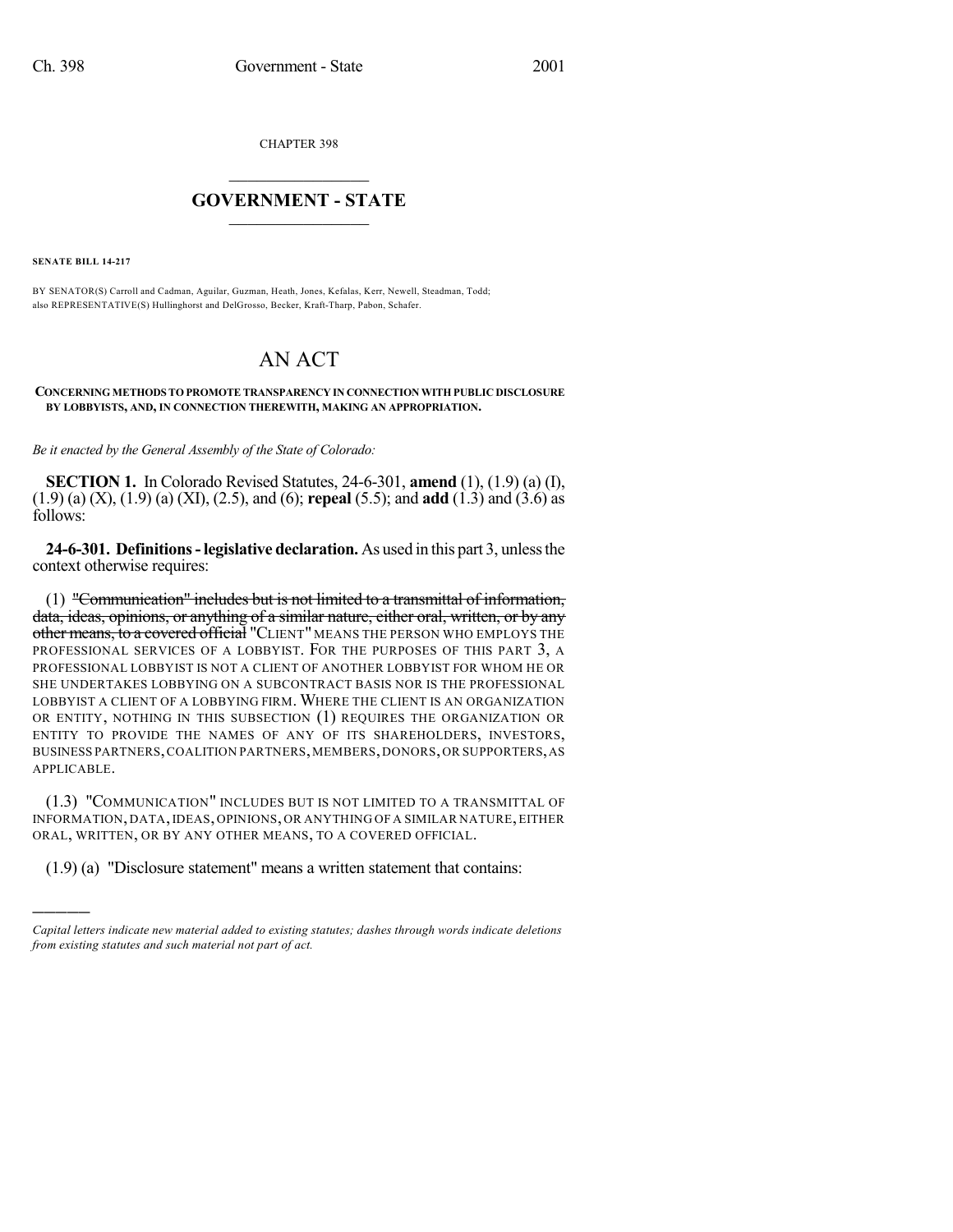(I) The name and address of each person CLIENT OR OTHER PROFESSIONAL LOBBYIST who has made a contribution totaling one hundred dollars or more to or for the disclosing person for lobbying during the fiscal year, together with the amount thereof LOBBYING AND THE AMOUNT PAID SINCE THE PREVIOUS DISCLOSURE REPORT;

(X) The nature of the legislation, standards, rules, or rates for which the disclosing person is receiving contributions or making expenditures for lobbying and, where known, the specific legislation, standards, rules, or rates. In the case of specific legislation, disclosure shall include, during a regular or special session of the general assembly, THE PROFESSIONAL LOBBYIST SHALL INCLUDE the bill number of the legislation, and whether the disclosing person's principal SUCH LOBBYIST's CLIENT issupporting, opposing, amending, or monitoring the legislation identified as of AT the time a OF THE disclosure statement. is required to be filed pursuant to section 24-6-302 (3), after the disclosing person is retained to advocate or monitor in connection with the legislation. The disclosure statement PROFESSIONAL LOBBYIST shall specify that the disclosing person's HIS OR HER representation is accurate as of the date of disclosure only and that such THE representation is not binding on the disclosing person after such date and is subject to change subsequent to such AFTER THE date and prior to BEFORE the time the next disclosure statement is due. If a <del>disclosure statement from a disclosing person during a regular or special</del> session of the general assembly PROFESSIONAL LOBBYIST fails to show any bill numbers or nature of the legislation, as applicable, the disclosing person shall be required to make an affirmative statement SUCH LOBBYIST SHALL AFFIRM that he or she was not retained in connection with any legislation. Nothing in this subparagraph  $(X)$  shall require REQUIRES any additional disclosure on the part of a disclosing person LOBBYIST before the next applicable reporting deadline pursuant to section  $24-6-302$  (3). For purposes of this subparagraph  $(X)$ , "legislation" means the process of making or enacting law in written form in the form of codes, statutes, or rules. NOTHING IN THIS SUBPARAGRAPH (X) REQUIRES A LOBBYIST TO AMEND A PREVIOUSLY FILED DISCLOSURE STATEMENT UPON LEARNING THE BILL NUMBER OF A PREVIOUSLY DISCLOSED PIECE OF LEGISLATION.

(XI) If the disclosing person's principal CLIENT OR PROFESSIONAL LOBBYIST is an individual, the name and address of the individual and a description of the business activity in which the individual is engaged. If the disclosing person's principal CLIENT ORPROFESSIONAL LOBBYIST is abusiness entity, adescriptionofthebusiness entity in which the **principal** CLIENT OR LOBBYIST is engaged and the name or names of the entity's chief executive officer, or partners, OR OTHER DESIGNATED CONTACT PERSON, as applicable. If the disclosing person's principal CLIENT OR LOBBYIST is an industry, trade, organization or group of persons, or professional association, a description of the industry, trade, organization or group of persons, or profession that the disclosing person LOBBYIST represents.

(2.5) "Gross income for lobbying" means the total income AMOUNT RECEIVED FROM A CLIENT, including compensation for services, fees, and similar payments, before any deductions are made, received by a professional lobbyist for lobbying or by a LOBBYING firm. organized for professional lobbying purposes that employs a professional lobbyist.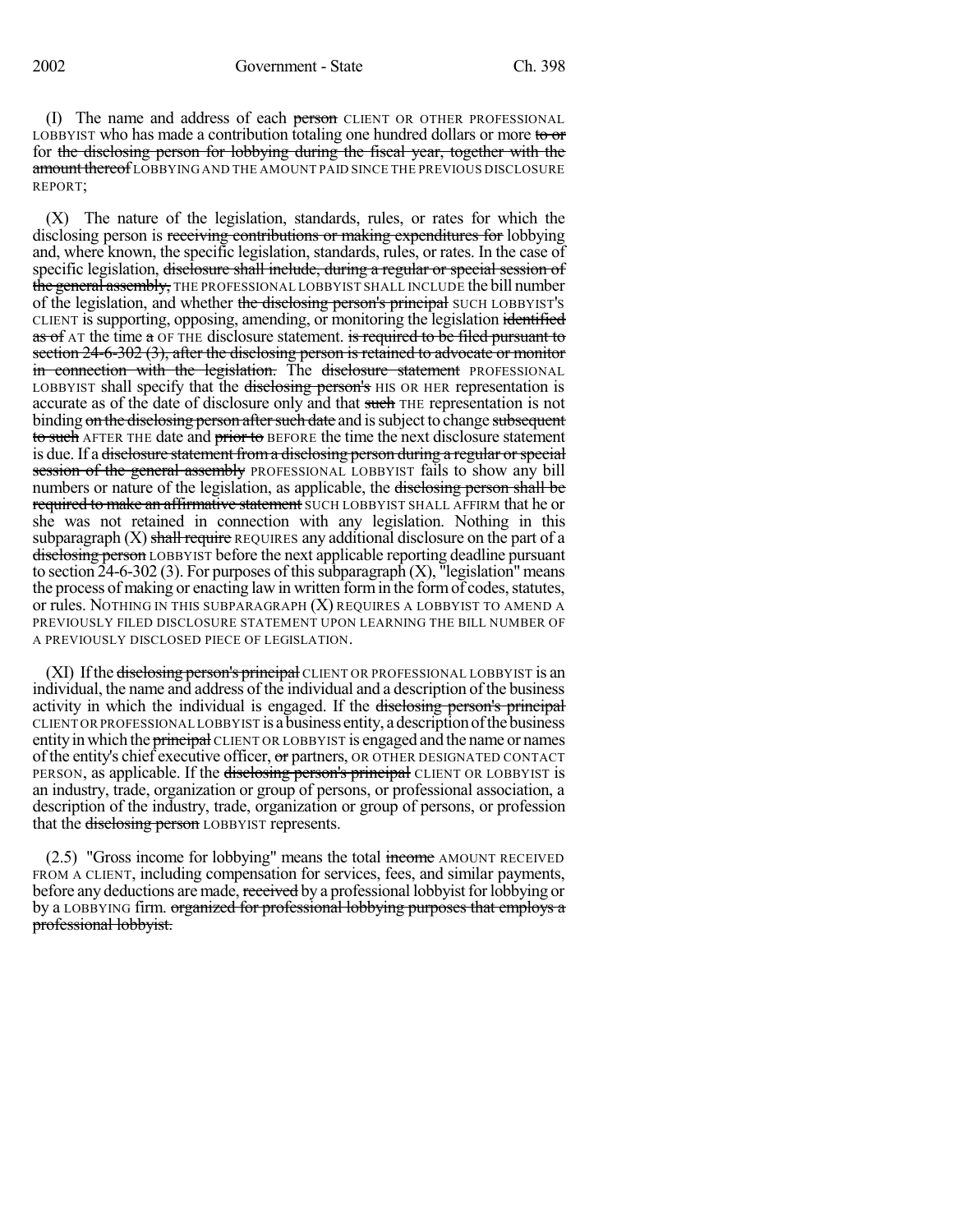## Ch. 398 Government - State 2003

(3.6) "LOBBYING FIRM" MEANS A PERSON OR ENTITY EMPLOYING ONE OR MORE PROFESSIONAL LOBBYISTS TO LOBBY ON BEHALF OF A CLIENT THAT IS NOT THE PERSON OR ENTITY. "LOBBYING FIRM" INCLUDES A SELF-EMPLOYED PROFESSIONAL LOBBYIST.

(5.5) "Principal" means any person who employs a lobbyist. If an association, corporation, limited liability company, partnership, or any other organization or group of persons or form of business entity engages a lobbyist, a person serving as an officer, employee, member, shareholder, or partner of the association, corporation, limited liability company, partnership, or other organization or group of persons or form of business entity shall not be considered a principal.

(6) "Professional lobbyist" means  $\frac{any \text{ individual who ergages himself or is}}{any \text{ times of the image}}$ engaged by any other person for pay or for any consideration for lobbying A PERSON, BUSINESS ENTITY, INCLUDING A SOLE PROPRIETORSHIP, OR AN EMPLOYEE OF A CLIENT, WHO IS COMPENSATED BY A CLIENT OR ANOTHER PROFESSIONAL LOBBYIST FOR LOBBYING. "Professional lobbyist" does not include any volunteer lobbyist, any state official or employee acting in his official capacity, except as provided in section 24-6-303.5, any elected public official acting in his official capacity, or any individual who appears as counsel or advisor in an adjudicatory proceeding.

**SECTION 2.** In Colorado Revised Statutes, 24-6-302, **amend** (2.5) (a), (3), (4), and (6) (b); and **add** (8) as follows:

**24-6-302. Disclosure statements - required.** (2.5) (a) A professional lobbyist and any LOBBYING firm organized for professional lobbying purposes that employs such lobbyist shall file A MONTHLY disclosure statements in accordance with this section Such a disclosure statement, in lieu of the contributions described in section  $24-6-301(1.9)(a)(I), (1.9)(a)(II), and (1.9)(a)(III), shall contain the gross income$ for lobbying since the prior month's disclosure statement and the name and address of any person from whom gross income for lobbying is received totaling one hundred dollars or more STATEMENT WITH THE SECRETARY OF STATE NO LATER THAN THE FIFTEENTH DAY AFTER THE END OF THE FIRST CALENDAR MONTH, AND EACH SUBSEQUENT MONTH, IN WHICH THE LOBBYIST RECEIVED ANY INCOME OR MADE ANY EXPENDITURES FOR LOBBYING. IN THE CASE OF A SINGLE-MEMBER LOBBYING FIRM, IF A DISCLOSURE STATEMENT INCLUDES THE NAME OF THE PROFESSIONAL LOBBYIST AND THE NAME OF A LOBBYING FIRM THAT SOLELY EMPLOYS THE LOBBYIST, A SINGLE DISCLOSURE STATEMENT MAY BE FILED WITH THE SECRETARY OF STATE ON BEHALF OF BOTH THE PROFESSIONAL LOBBYIST AND THE LOBBYING FIRM.

 $(3)$  (a) A disclosure statement shall be filed within fifteen days after the end of the first calendar month in which any contribution or gross income for lobbying is received or any expenditure is made or incurred for lobbying and shall be filed within fifteen days after the end of each subsequent month during the fiscal year.

(b) A cumulative IN ADDITION TO THE MONTHLY DISCLOSURE STATEMENT, A PROFESSIONAL LOBBYIST SHALL FILE WITH THE SECRETARY OF STATE AN ANNUAL disclosure statement for the entire fiscal year shall be filed by a professional lobbyist or a firm organized for professional lobbying purposes on or before NO LATER THAN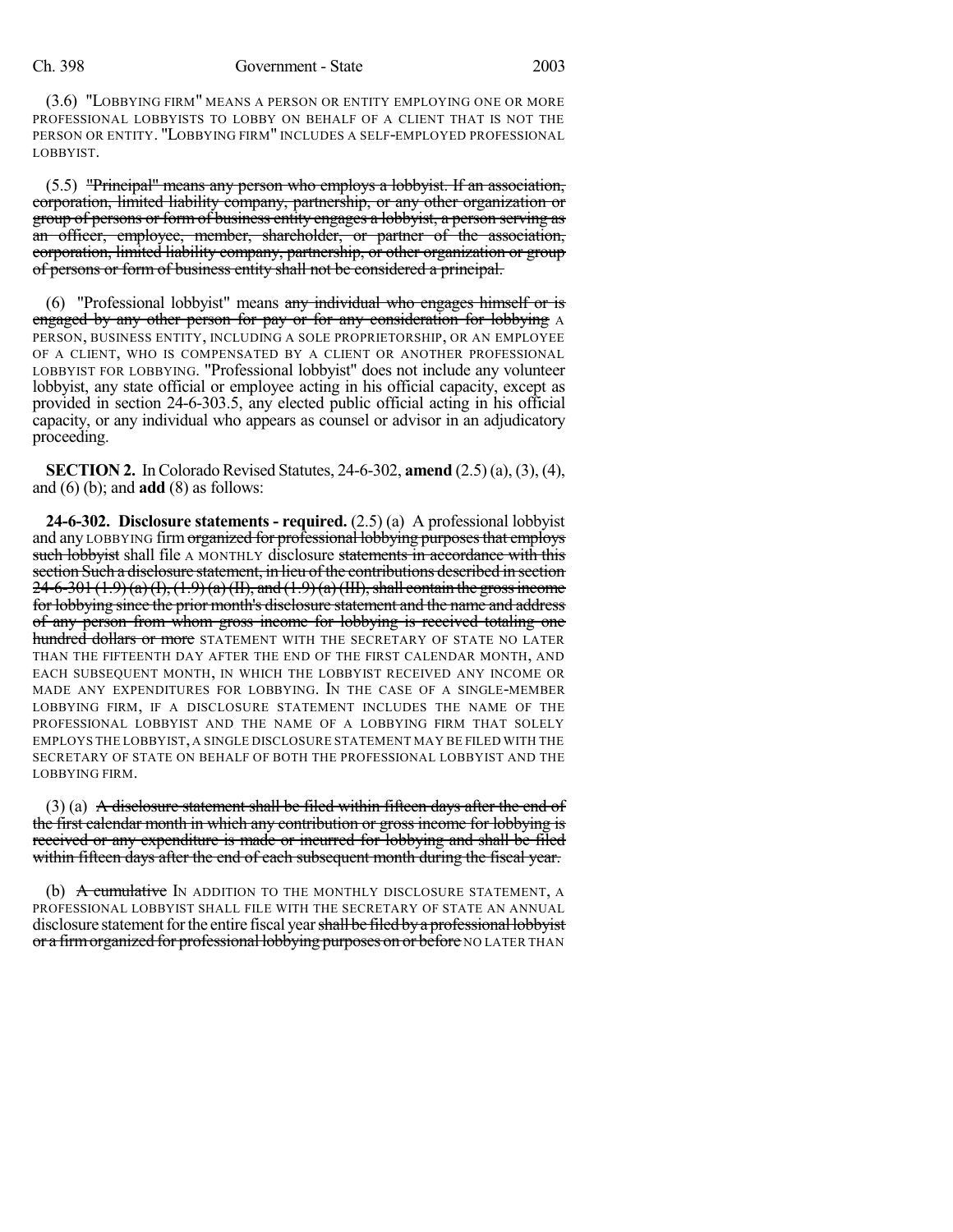July 15 covering THAT COVERS the fiscal year immediately preceding the date on which the cumulative disclosure statement is due. Such FISCAL YEAR. THE ANNUAL disclosure statement shall MUST contain the name of and total gross income for lobbying received from each person for RECEIVED FROM EACH CLIENT OR OTHER PROFESSIONAL LOBBYIST FOR WHOM THE LOBBYIST LOBBIED DURING the previous fiscal year. If a firm organized for professional lobbying purposes subcontracts lobbying business to another such firm or professional lobbyist, or if a professional lobbyist subcontracts lobbying business to another such firm or lobbyist, only the firm or professional lobbyist that receives the business on a subcontract shall report the information required to be disclosed pursuant to this subsection  $(3)$ . The firm or professional lobby ist that subcontracted the business to another firm or professional **lobbyist** IF A PROFESSIONAL LOBBYIST RECEIVES BUSINESS FROM ANOTHER PROFESSIONAL LOBBYIST ON A SUBCONTRACT BASIS,THE LOBBYISTRECEIVING SUCH BUSINESS shall describe in an addendum or a supplement to the report required to be filed pursuant to the provisions of this subsection (3) AN ANNUAL DISCLOSURE STATEMENT the total gross income received from lobbying that is being THE PROFESSIONAL LOBBYIST UNDER THE SUBCONTRACT WHO IS contemporaneously reported by another firm or professional lobbyist REPORTING THE SUBCONTRACTING BUSINESS ON HIS OR HER ANNUAL DISCLOSURE STATEMENT.

(4) If a person adopts the statement set out in section  $24-6-301$  (1.9) (b) (II), he or she shall at the same time file a cumulative disclosure statement for the fiscal year to date and thereafter shall not have to file monthly disclosure statements unless he or she subsequently becomes required to do so by virtue of subsection (3) of this section IF A PROFESSIONAL LOBBYIST DETERMINES AT ANY TIME DURING A FISCAL YEAR THAT HE OR SHE WILL NOT LOBBY OR RECEIVE LOBBYING INCOME FOR THE REMAINDER OF THE FISCAL YEAR, THE LOBBYIST MAY FILE AN ANNUAL DISCLOSURE STATEMENT AT SUCH TIME,AND THEREAFTER NEED NOT FILE SUBSEQUENT MONTHLY DISCLOSURE STATEMENTS UNTIL HE OR SHE RESUMES LOBBYING.

 $(6)(b)$  A professional lobbyist who provides the notification under paragraph  $(a)$ of this subsection  $(6)$  shall file, concurrently with the next disclosure statement due after such notification, a signed written statement that contains:

(I) The name and address of the person described in such notification; AND

(II) A summary of the terms related to lobbying under the agreement between such person and the professional lobbyist. A PROFESSIONAL LOBBYIST SHALL ALSO UPDATE HIS OR HER REGISTRATION WITHIN TWENTY-FOUR HOURS IF HE OR SHE AGREES TO LOBBY FOR A CLIENT OR OTHER LOBBYIST ON A SUBCONTRACT BASIS WHO IS NOT DISCLOSED IN THE LOBBYIST'S ORIGINAL REGISTRATION STATEMENT.

## (III) (Deleted by amendment, L. 2001, p. 147,  $\S$  1, effective July 1, 2001.)

(8) NOTWITHSTANDING ANY OTHER PROVISION OF THIS PART 3, AN ATTORNEY WHO IS A PROFESSIONAL LOBBYIST IS REQUIRED TO DISCLOSE INFORMATION ABOUT THE CLIENTS FOR WHOM HE OR SHE LOBBIES IN ACCORDANCE WITH THIS PART 3 TO THE SAME EXTENT AS A PROFESSIONAL LOBBYIST WHO IS NOT AN ATTORNEY.

**SECTION 3.** In Colorado Revised Statutes, 24-6-303, **amend** (1) and (3) as follows: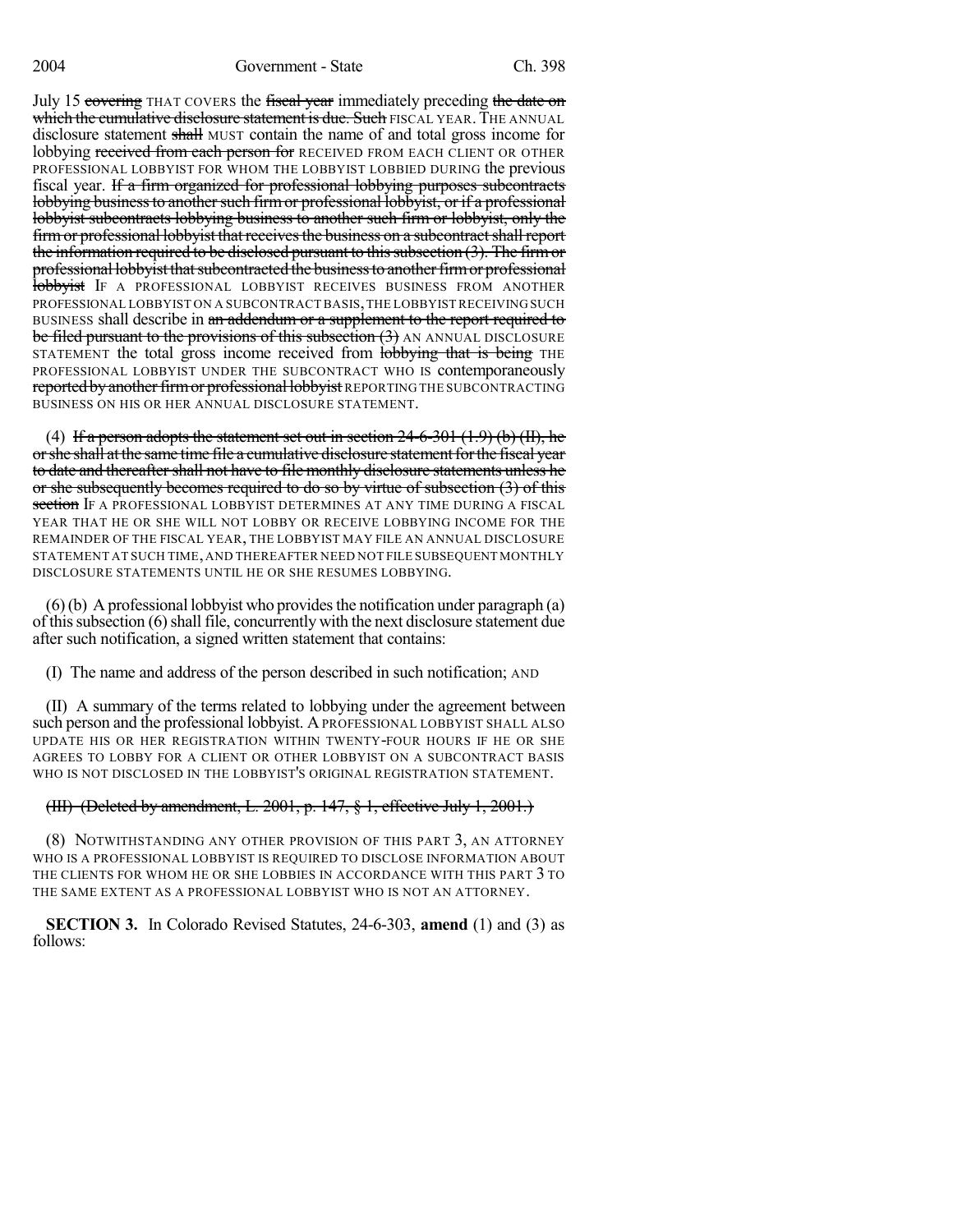**24-6-303. Registration as professional lobbyist - filing of disclosure statements - certificate of registration - legislative declaration.** (1) Any professional lobbyist, Before engaging in lobbying, A PROFESSIONALLOBBYIST shall register with the secretary of state and file a written or AN electronic registration statement WITH THE SECRETARY OF STATE that shall contain CONTAINS:

(a) His or her full legal name, business address, and businesstelephone number;

(b) The name, address, and telephone number of any person by whom he or she is employed HIS OR HER EMPLOYER, IF APPLICABLE;

(c) The name, address, and telephone number of any person THE CLIENT for whom he or she will be lobbying; and

(d) The name, address, and telephone number of any person by whom the professional lobbyist or firm organized for professional lobbying is paid or isto be paid for such lobbying OTHER PROFESSIONAL LOBBYIST FOR WHOM HE OR SHE IS LOBBYING ON A SUBCONTRACT BASIS.

(3) Consistent with the requirements of subsection (6.3) of this section, a hard copy of all registration statements and disclosure statements of professional lobbyists and LOBBYING firms organized for lobbying purposes shall MUST be compiled by the secretary of state within thirty days after the end of the calendar month for which such information is filed and shall be organized alphabetically according to the names of the lobbyists and firms.

**SECTION 4.** In Colorado Revised Statutes, 24-6-305, **amend** (1.5) as follows:

**24-6-305. Powers of the secretary of state - granting and revoking of certificates - barring from registration - imposition of penalties - notification of substantial violation.** (1.5) (a) In the case of misconduct by an individual culminating in the revocation of a certificate of registration in accordance with the provisions of paragraph (b) or (e) of subsection (1) of this section, the secretary of state shall additionally indicate the revocation of the individual's certificate of registration on the web site maintained by the secretary and shall send written notice of the revocation by United States mail to each principal CLIENT OR OTHER LOBBYIST for whomthe individual lobbies asshown on the individual'sregistration statement filed pursuant to section 24-6-303 (1).

(b) In the case of misconduct by an individual culminating in a resolution of censure that has been adopted by the general assembly, in accordance with its rules on lobbying practices the secretary of state shall send a copy of the resolution by United States mail to each **principal** CLIENT OR OTHER LOBBYIST for whom the individual lobbies as shown on the individual's registration statement filed pursuant to section 24-6-303 (1).

**SECTION 5.** In Colorado Revised Statutes, 24-6-308, **amend** (1)(e) as follows:

**24-6-308. Prohibited practices.** (1) No person engaged in lobbying shall:

(e) Knowingly represent an interest adverse to the lobbyist's principal CLIENT